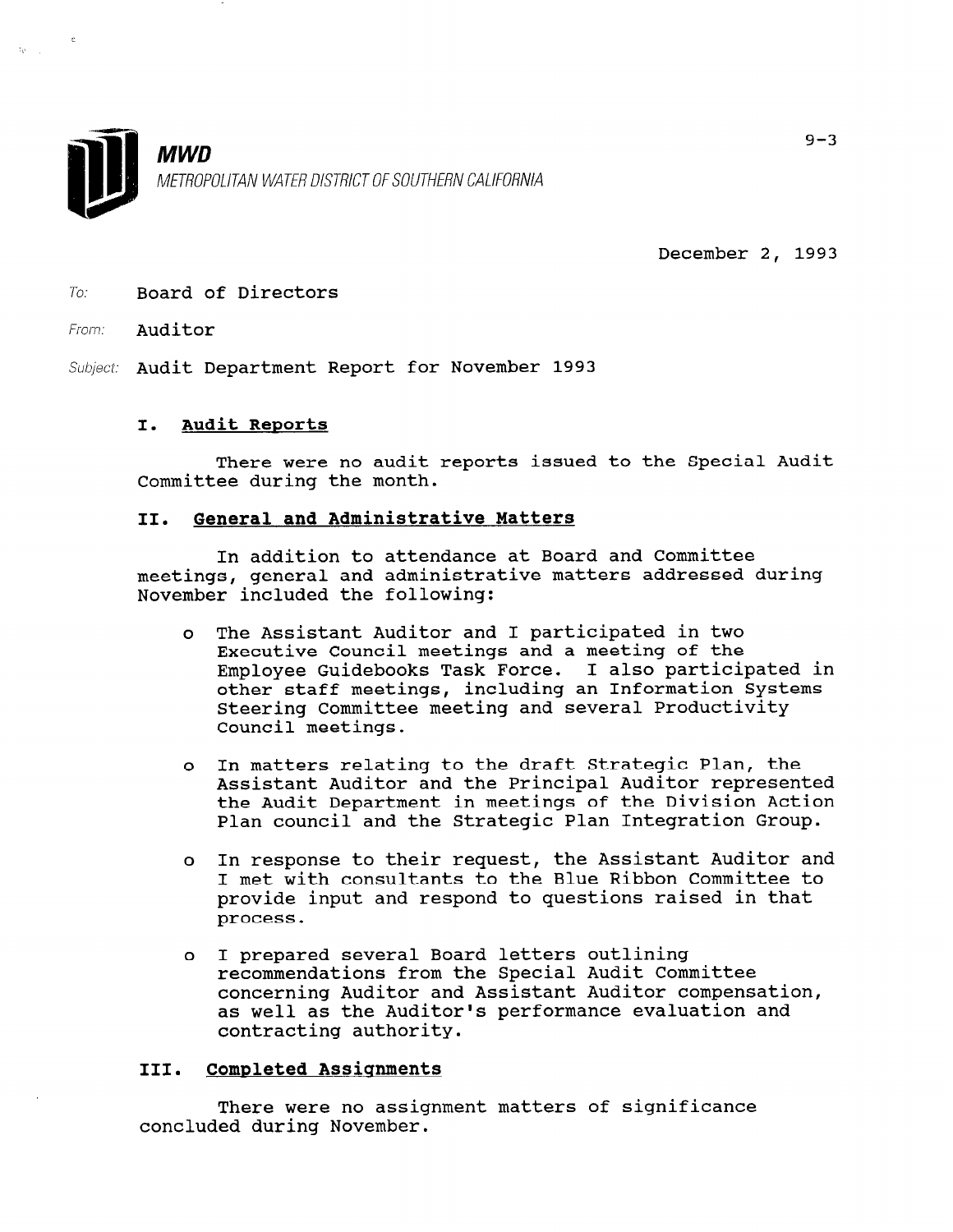#### IV. Assicmments in Proqress

- A. Nonrecurring Assignments:
- <sup>0</sup>District Fraud Prevention and Security Policy. Very little Audit Department activity took place on this assignment during November. We are awaiting input from the Legal and General Manager departments before proceeding with the final draft document.
- <sup>0</sup>Review of Water Conservation Agreement with CTSI Corporation. Little time was spent on this assignment in November due to the assigned auditor's other activities. Detailed testing of selected transactions pertaining to this agreement will commence in December.
- <sup>0</sup>Review of Santa Margarita Pipeline Project. Detailed testing on this assignment has been deferred pending receipt of certain requested information from Operations Division management. Field work is now expected to commence in early 1994.
- <sup>0</sup>Review of Information Systems Development Costs. During the month, the Principal Auditor and I discussed issues related to the accounting, funding, and management of the Information System's Phase One Program with various staff. In addition, we requested an update on the status of our prior recommendations pertaining to the Phase Zero Program efforts.
- <sup>0</sup>Review of the Draft Official Statement for the Water Revenue Refunding Bonds, 1993 Series C. Audit work on this assignment was suspended in November pending receipt of a revised draft of the Preliminary Official Statement from the Finance Division once market conditions improve.
- <sup>0</sup>Monitor Landscape Conservation Programs. During the month, the assigned auditor started his survey work and month, the assigned additor started his survey preliminary planning on this assignment. That preliminary work is expected to be completed during December and detailed testing will commence in January.

B. EDP Auditor Activities:

 $\mathbf{A}$ An EDP auditor and I reviewed and commented on di of the Information Systems Phase One Request for Proposal (RFP) pertaining to the Material Management Areas, as well as<br>a Request for Information (RFI) on Technical Support Services.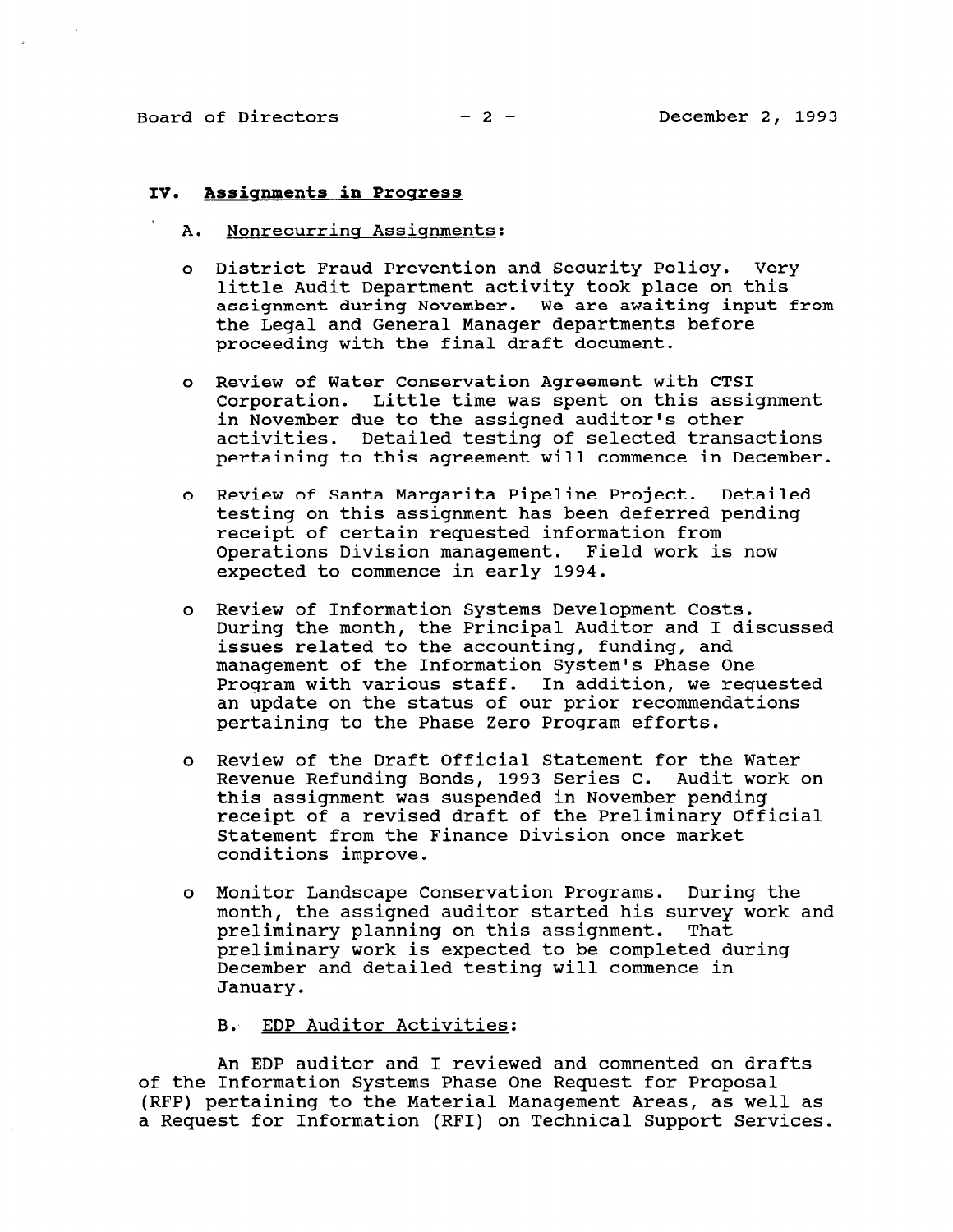Board of Directors  $-3$  - December 2, 1993

An EDP auditor attended the Phase One Material Management Project Team kick-off meeting and accompanied the project team on a site visit to Central Stores to obtain an overview of inventory operations.

An EDP auditor attended a three-day UNIX auditing training session and a two-day UNIX workshop focussing on audit and control techniques for UNIX-based computer systems. This training was undertaken in anticipation of the new UNIX client/server computers that the District acquired.

The EDP auditors worked on the following matters during November:

- <sup>0</sup>Systems Development Review-- Seasonal Storage System. During the month, an EDP auditor continued to assist staff who developed this computerized system to enable member agencies to prepare the Seasonal Storage certification forms electronically. Prior to the release of this software to member agencies in late November, the EDP auditor retested program modifications to ensure that they were properly implemented, and helped resolve any remaining control and audit issues.
- <sup>0</sup>Phase One UNIX Conversion--During November, the assigned EDP auditor met with Information Systems Division staff to discuss methods to secure the UNIX operating system and ORACLE database management system. This effort is being undertaken in preparation for the implementation of the Phase One applications scheduled to commence in January 1994.
- <sup>0</sup>Monitor Development of Treasurer's Branch Information Management System (IMS). I issued a memo to Assistant nanagement bystem (Ind). I Issued a memo to Assistant<br>Conoral Manager Horne summarizing the status of variou issues that remain to be addressed on the project. The issues that remain to be addressed on the project. The assigned EDP auditor continued to provide assistance to abbighed bur additul continued to provide abbibtance the project
- o Power Billing System (H-10). The assigned EDP auditor power billing system (n-10). The assigned EDP a participated in the KICK-OII meeting of this new project and provided the Project Manager with a draft of the audit requirements covering general control quidelines for systems under development.
- <sup>0</sup>Integrated Computerized Maintenance Management System Integrated computerized maintenance management system (ICMMS)--As part of the preliminary planning phase of this assignment, an EDP auditor requested various documents from the Operations Division pertaining to this new system development project.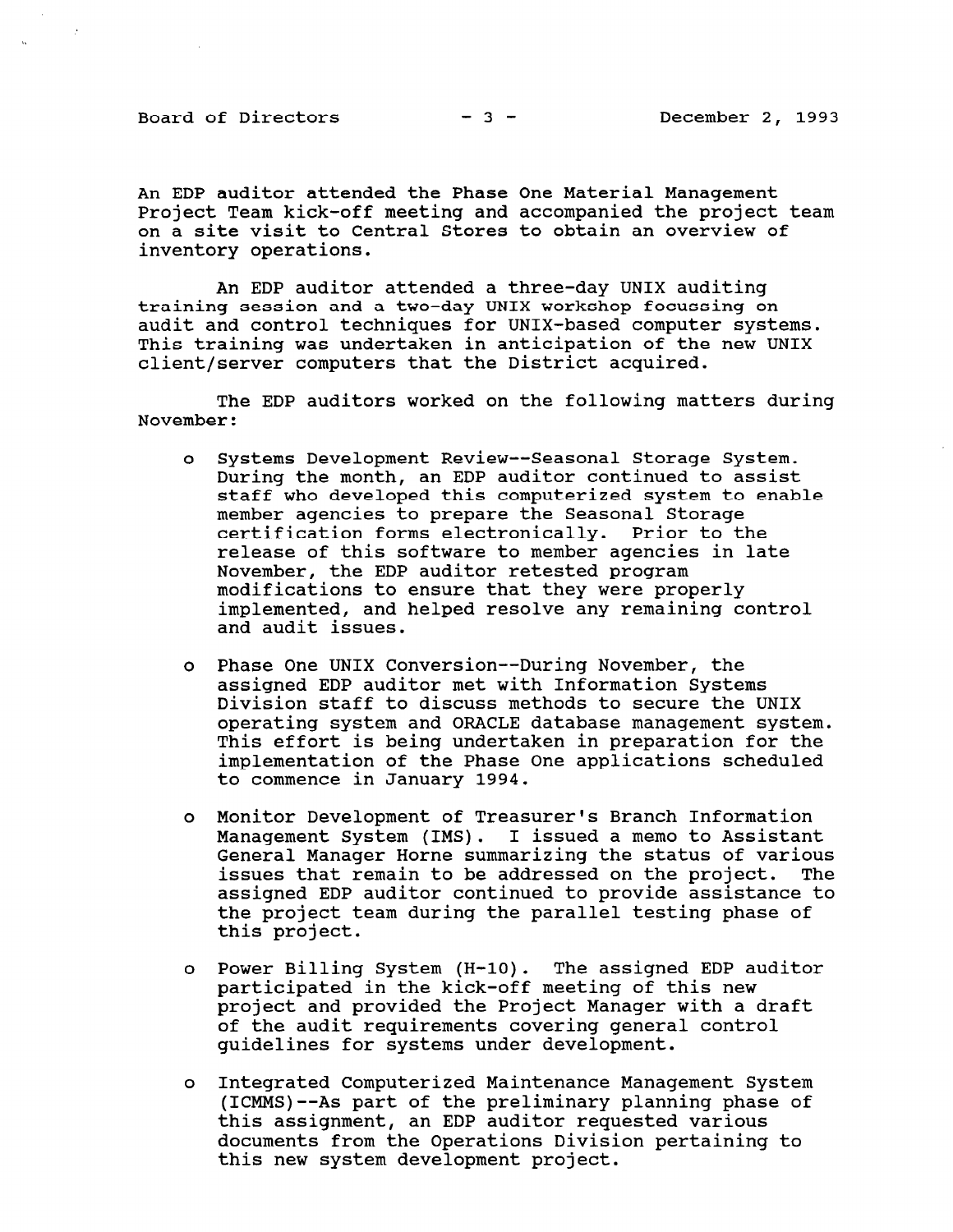$\sim 2$ 

 $\frac{1}{2}$  ,  $\frac{1}{2}$  ,  $\frac{1}{2}$ 

# C. Recurrinq Assignments:

Work is currently being performed on the following recurring annual financial and compliance reviews as time permits:

- <sup>0</sup>Review of Federal Single Audit Act Compliance for the years ended June 30, 1993 and 1994.
- <sup>0</sup>Review of the Draft Annual Financial Report--Fiscal Year Ended June 30, 1993.
- <sup>0</sup>Review of the 1994-95 Annual Budget.

Work is performed on the following recurring financial and compliance reviews on a periodic basis (monthly or quarterly, as applicable) as staff availability permits:

- <sup>0</sup>Monthly Directors' and Department Heads' Expense Claim Reviews.
- <sup>0</sup>Monthly Review of Selected Disbursements, Including Drafts
- <sup>0</sup>Employee Expense Claim Reviews (Quarterly).
- o Water Inventory and Deferred Water Rights (Quarterly).
- <sup>0</sup>Review of Quarterly Lobbying Reports.
- o Review of Work Orders (Quarterly).
- D. Assistance to External Auditors:

During the month, the audit staff continued their assistance to KPMG Peat Marwick personnel in the examination of the District's interim cash basis financial statements for the three months ended September 30, 1993. This review should be completed in December.